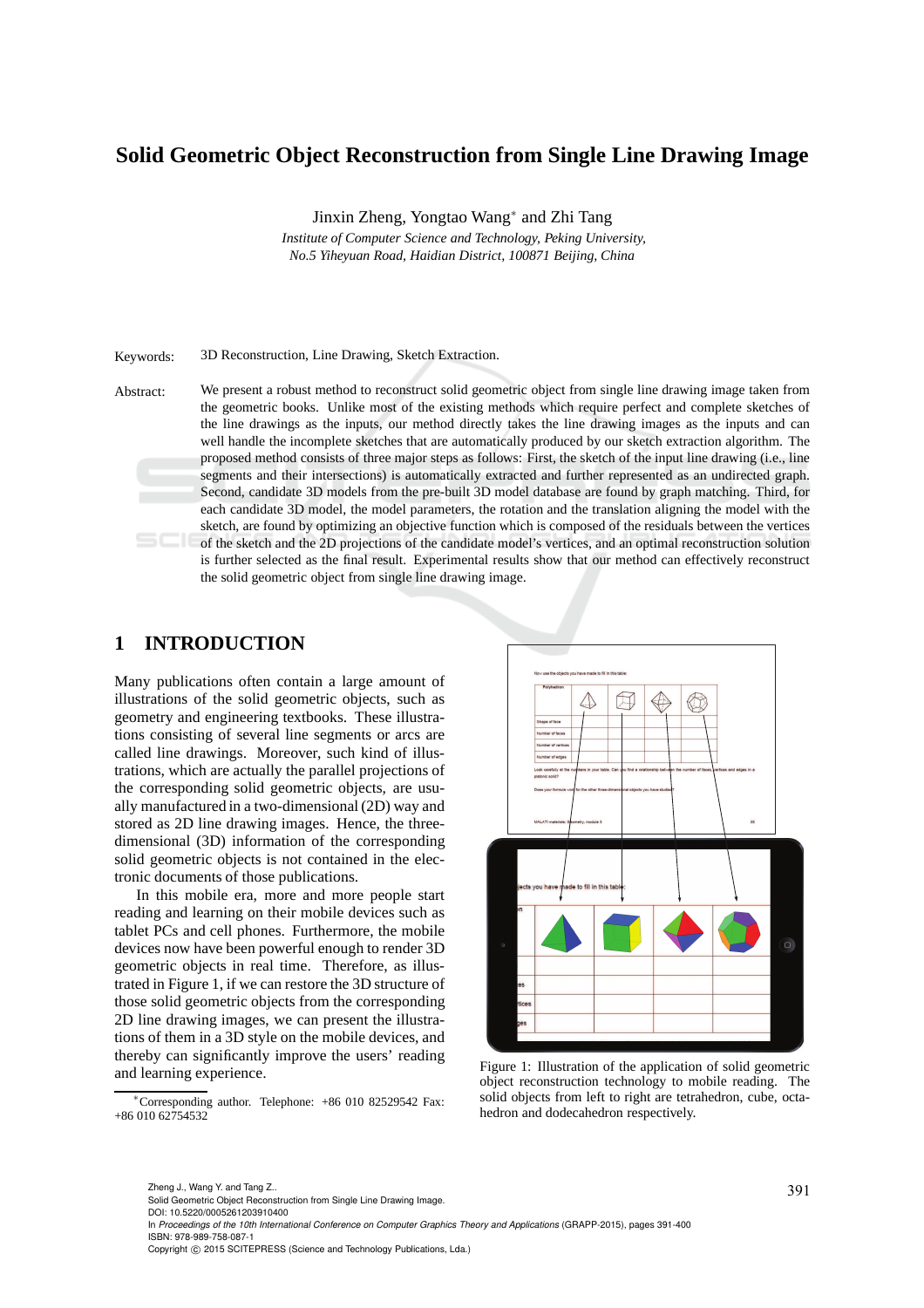The human can easily obtain the 3D structural information of an object from a single 2D line drawing image, but how to make a computer have the same ability remains a challenging problem. Over decades, a number of methods have been proposed to reconstruct the 3D geometric objects from single line drawings. However, to the best of our knowledge, all these methods assume that the input is the perfect sketch of the line drawings, that is, all the line segments and their intersections are correctly obtained. Therefore, in this perspective, these methods are not capable of achieving the task addressed in this paper, which is the solid geometric object reconstruction from single line drawing image. The main reason is that, the sketch automatically extracted from single line drawing image may be inaccurate, due to the limitations of the algorithms involved in the sketch extraction process or the poor quality of the line drawing image. Hence, we need to find a more robust reconstruction method, which can handle incomplete or inaccurate sketches.

The key contribution of our work is an algorithm to reconstruct 3D geometric objects from single line drawing images. Compared to the existing methods, the proposed method is able to handle inaccurate sketches which are not demonstrated in any previous works. Based on this algorithm, we implement a mobile application which allows the user to tap on the line drawing images in the screen of the phone or tablet, then it instantly reconstructs the geometric object in the image, and draws the reconstructed 3D object onto the screen. The user can interact with the 3D object by gestures including dragging and rotating, which is essential to improve the user experience in reading such electronic materials.

The rest of this paper is organized as follows. The related work is briefly reviewed in section 2. An overview and some assumptions of our method are provided in section 3. Section 4 mainly discusses the sketch extraction process in our method. Section 5 describes the 3D model matching process. Section 6 presents the 3D reconstruction algorithm. Experimental results are provided in section 7 and conclusions are drawn in section 8.

### **2 RELATED WORK**

In the past two decades, a lot of researchers made efforts to resolve the single line drawing-based 3D reconstruction problem. These methods can be roughly categorized into 3 types: the regularity-based methods, the deduction-based methods and the divide-andconquer-based methods.

Regularity-based methods use some geometric rules as constraints to construct a cost function, and then minimize this function to obtain the 3D object. Conventional rules include: (1) the face planarity rule: the coplanar vertices of the line drawing should also be coplanar 3D points after reconstruction (Leclerc and Fischler, 1992; Shpitalni and Lipson, 1996; Liu and Lee, 2001; Liu et al., 2002; Liu and Tang, 2005); (2) angularity rule: all the angles at the vertices of a line drawing should be the same (Marill, 1991; Brown and Wang, 1996; Shoji et al., 2001). Besides the preceding two rules, Lipson and Shpitalni(Lipson and Shpitalni, 1996) propose another 10 rules, such as line parallelism, line verticality, isometry and corner orthogonality, et al. Since the dimension of the search space according to this type of methods is very high, some works (Liu et al., 2008; Tian et al., 2009) try to reduce the dimension of the search space to improve the computational efficiency of these methods.

Deduction-based methods usually make stronger assumptions over the 3D objects corresponding to the input line drawings, e.g., the 3D object has cubic corners (Lee and Fang, 2011; Lee and Fang, 2012), or a symmetric plane exists in the 3D object (Cordier et al., 2013), and so on. Based on these assumptions, the reconstruction result is obtained by a deduction process.

The third type of methods adopt divide-andconquer strategy to reconstruct the complex line drawings (Chen et al., 2007; Xue et al., 2010; Liu et al., 2011; Zou et al., 2014b; Yang et al., 2013; Zou et al., 2014a; Xue et al., 2012). These methods split the line drawing to a set of simpler parts. In particular, the traditional regularity-based methods are often used to reconstruct each part. Among these methods, Xue et al. (Xue et al., 2012) propose a refined divide-and-conquer-based method, in which an example-based approach is used to reconstruct each part of the complex line drawing.

Given the perfect sketch of the line drawings as the input, the above methods achieve good reconstruction results. However, none of them demonstrate their abilities to handle inaccurate sketches. In this work, we present a more robust method to solve the single line drawing-based 3D reconstruction problem, which can handle inaccurate sketches. It worths noting that our method is example-based, the same as the Xue et al (Xue et al., 2012)'s method (E3D). The main differences between our method and E3D are twofold: 1. The E3D method can only take the sketch of a line drawing as input, while our method directly takes line drawing image as input; 2. The E3D method needs complete input sketches without missing or erroneous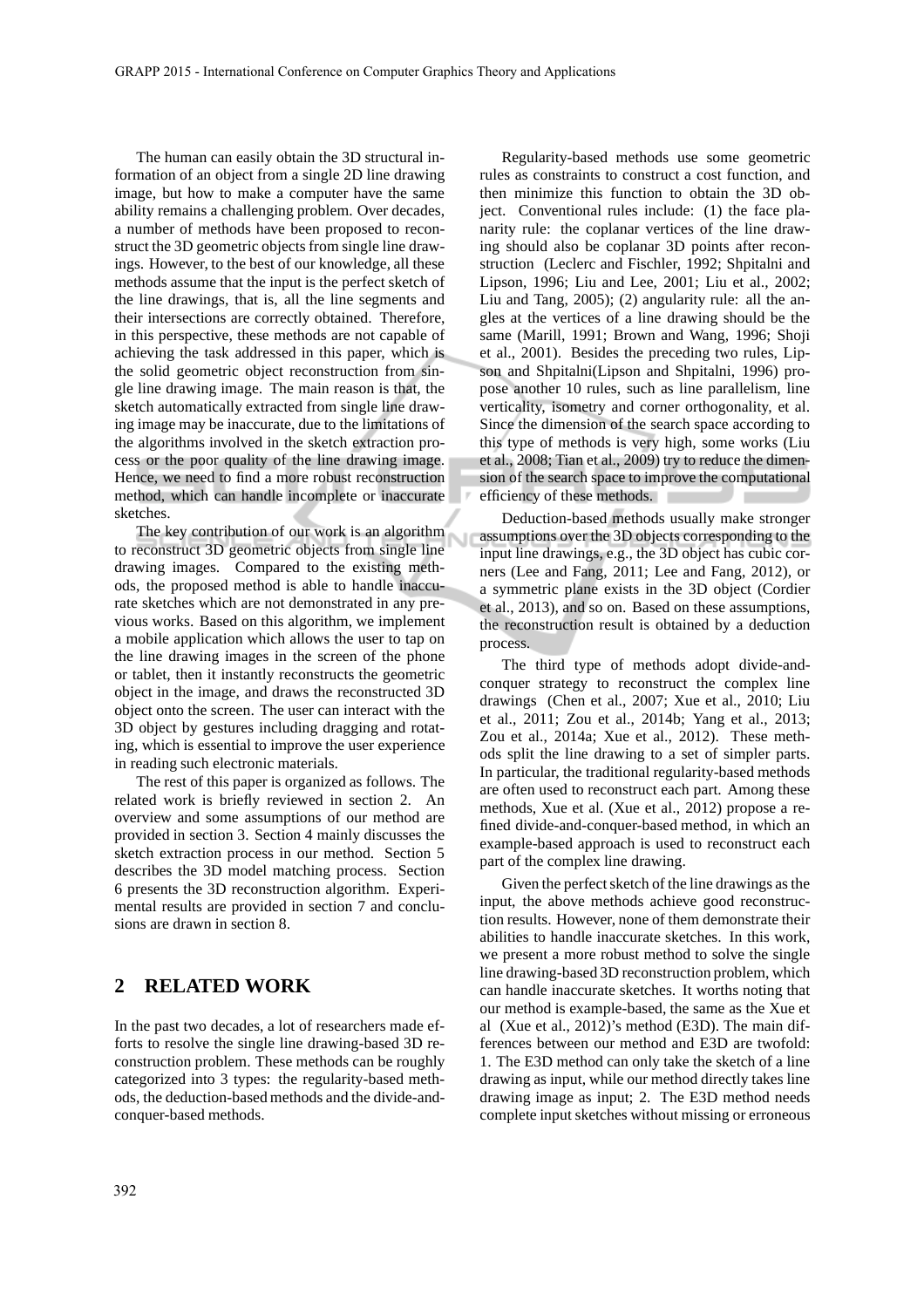

Figure 2: A brief illustration of our method. (a) Sketch extraction: the sketch is extracted by detecting the line segments and intersections from the input line drawing image, and is represented by an undirected connected graph. (b) 3D model selection: candidate 3D models (marked in green bounds) are selected from the 3D model database based on sub-graph isomorphism. (c) 3D reconstruction: the reconstruction result is obtained by fitting the candidate models (red lines) to the sketch (black lines). The reconstructed solid geometric object (a pyramid) is shown from another point of view.

edges, while our method does not need that. Although the E3D method can handle more complex objects based on a divide-and-conquer approach, it requires the input to be a complete sketch of the line drawing. Actually, all the experimental data shown in E3D is man-made sketches created from a CAD software, while our input data is the geometric images from the PDF documents. Experimental results demonstrate that our method is able to produce good results for inaccurate sketches automatically extracted from the input line drawing images.

### **3 OVERVIEW**

Our method has three main steps. First, we extract the lines from the image and convert them to an undirected connected graph, which is called the sketch. Note that due to the limitation of the sketch extraction algorithm, the extracted sketch is highly possible to be inaccurate or even incomplete. Second, the extracted sketch is matched within a pre-built 3D model database, producing some candidate models that are analog to the sketch. Finally, an objective function is constructed based on the coordinate residuals between the graph and the candidate models, and then an optimal reconstruction solution is found based on an optimization selection process. A brief illustration of our algorithm is shown in Figure 2. It is worth noting that, in this paper, we only consider the line drawings solely consisting of straight line segments, since most of the illustrations fall into this category. The line drawings containing arcs will be considered in our future work.

In order to clearly present our solution to the single line drawing-base 3D reconstruction problem, we first fix the related notations and definitions.

**Definition 1.** *A* **2D sketch** *is the graph representation of the line drawing image, denoted by*  $S = (\mathbf{x}, G_s)$ *, where*  $\mathbf{x} = \{x_1, x_2, \dots, x_n\}$  *are the 2D coordinates of the vertices, and G<sup>s</sup> is the undirected connected graph indicating which two vertices are connected.*

**Definition 2.** *A* **3D object** *is represented as an undirected connected graph in 3D space, that is,*  $O =$  $({\bf X}, G_o)$ , where  ${\bf X} = \{X_1, X_2, \ldots, X_m\}$  are the 3D co*ordinates of the vertices of the object, and G<sup>o</sup> is the undirected connected graph indicating which two vertices are connected.*

**Definition 3.** *A* **3D model***represents a kind of 3D object controlled by a set of model parameters, which is denoted by*  $M = (\mathbf{A}, \mathbf{X}, G_m)$ *, where* **A** *is the set of parameters,* **X** *is the set of vertices, and G<sup>m</sup> is the undirected connected graph indicating which two vertices are connected.*

**Definition 4.** *An* **instance of the 3D model** *is an 3D object that is generated by the rotation and translation of the 3D model in 3D space.*

### **4 SKETCH EXTRACTION**

The input gray-scale image (the color image is first converted to the gray-scale one) is scaled to a normal size(the longer edge is sized to 400 pixels and the shorter edge is sized into corresponding proportion), and then binarized with the OTSU method (Otsu, 1975), and then connected components of the foreground pixels (the black pixels of the original input image) are obtained.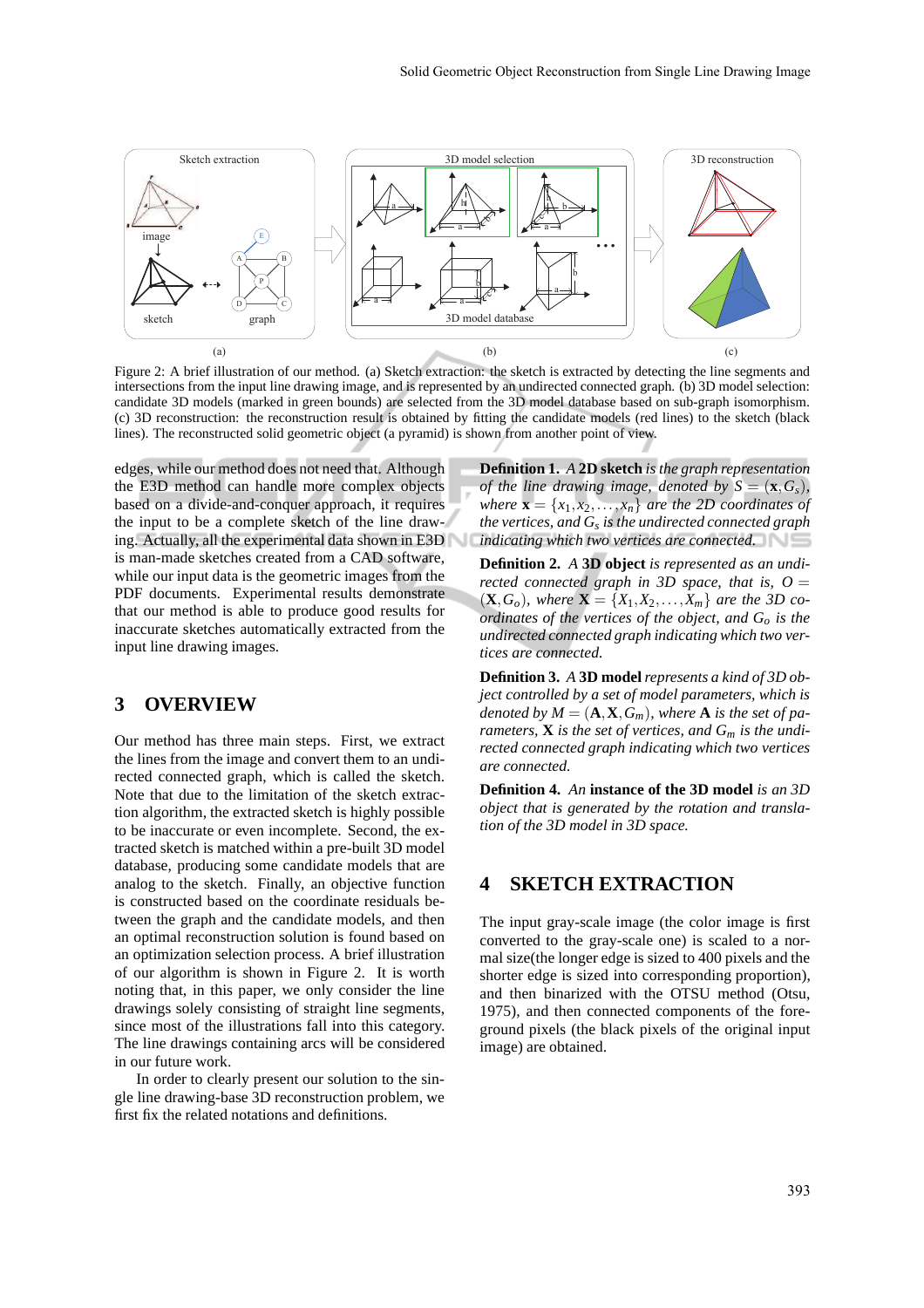

Figure 3: Illustration of sketch extraction. (a) connected component clustering. (b) solid line extraction. (c) dashed line extraction. (d) generating the sketch (undirected connected graph).

#### **4.1 Connected Component Clustering**

As shown in Figure 3(a), there are usually 3 types of the connected components according to their sizes: the main body (the one bounded in blue rectangle), the dashed line dots (the ones in red rectangles), and the characters (the ones in green rectangles). Based on these observations, We adopt the k-means (Hartigan and Wong, 1979) clustering (we set k=3 straightforwardly) algorithm to classify the types of the connected components. The count of the foreground pixels, the height and width of the bounding box are taken as the feature for clustering. After clustering, we divide the connected components into 3 types: the one whose bounding box is significantly larger than the others is selected as the main body; the ones with smallest bounding boxes and similar foreground pixel counts are classified to the dashed line dots; the remaining ones are then classified to the characters, which are not involved in our further processing. This strategy is simple yet effective to provide an estimation of the component types.



Figure 4: The consensus-sampling extraction process (a) the inliers and the outliers. (b)(c) lines extracted by consensus-sampling of the inliers. (d) left outliers.

### **4.2 Line Extraction**

We use the edge segment-based (Liu et al., 2014) to extract the solid lines(Figure 3(b)), and propose a sample-consensus-based algorithm (summarized in algorithm 1) for dashed line extraction. The dashed dots are first shrink to their center points as the input of the algorithm. The dashed line extraction process is illustrated in Figure 4. Figure 4(a) shows all the input center points: the inliers are marked in green color and the outliers are in red. Then two lines are sequentially extracted by the sample-consensus process in Figure 4(b) and 4(c), after which only outlier points are left in Figure 4(d). This algorithm is efficient and robust in presence of a few outliers. Figure 3(c) shows an example of the extracted dashed lines from the line drawing image.

### **Algorithm 1:** Dashed line extraction.

#### **Input:**

A set of central points  $\mathbf{V} = \{v_1, v_2, \dots, v_n\};$ 

**Output:**

A set of lines **L**;

- 1:  $\mathbf{L} = \phi, \mathbf{G} = \phi;$
- 2: For each pair of points  $v_i, v_j \in V$ , calculate the line  $l_{ij}$  that goes through them, and find the inlier points set  $P_{ij}$ . Add  $P_{ij}$  to G;
- 3: **while G** is not empty **do**
- 4:  $\mathbf{P} := \arg \max |\mathbf{P}_{ij}|, i, j \in [1, n]$ . If  $|\mathbf{P}| < 3$  output **L** and exit.
- 5: Calculate the line *l* by least-squares fitting of the points in **P**.
- 6: Add *l* to set **L**. Remove **P** from **G**. Remove all the points in **P** from the set **V**, and from all existing  $P_{ij}$  sets in G.
- 7: **end while**
- 8: Output **L** and stop.

#### **4.3 Generating the Sketch**

After the solid and dashed lines are extracted from the input image, we further convert them into an undirected connected graph. First, the intersection points of the lines are determined, and the lines are cut into line segments according to these intersection points. Second, an image-based validation process is performed to remove the false segments that only cover very few foreground pixels. Third, the line segments that are adjacent and collinear are merged to one seg-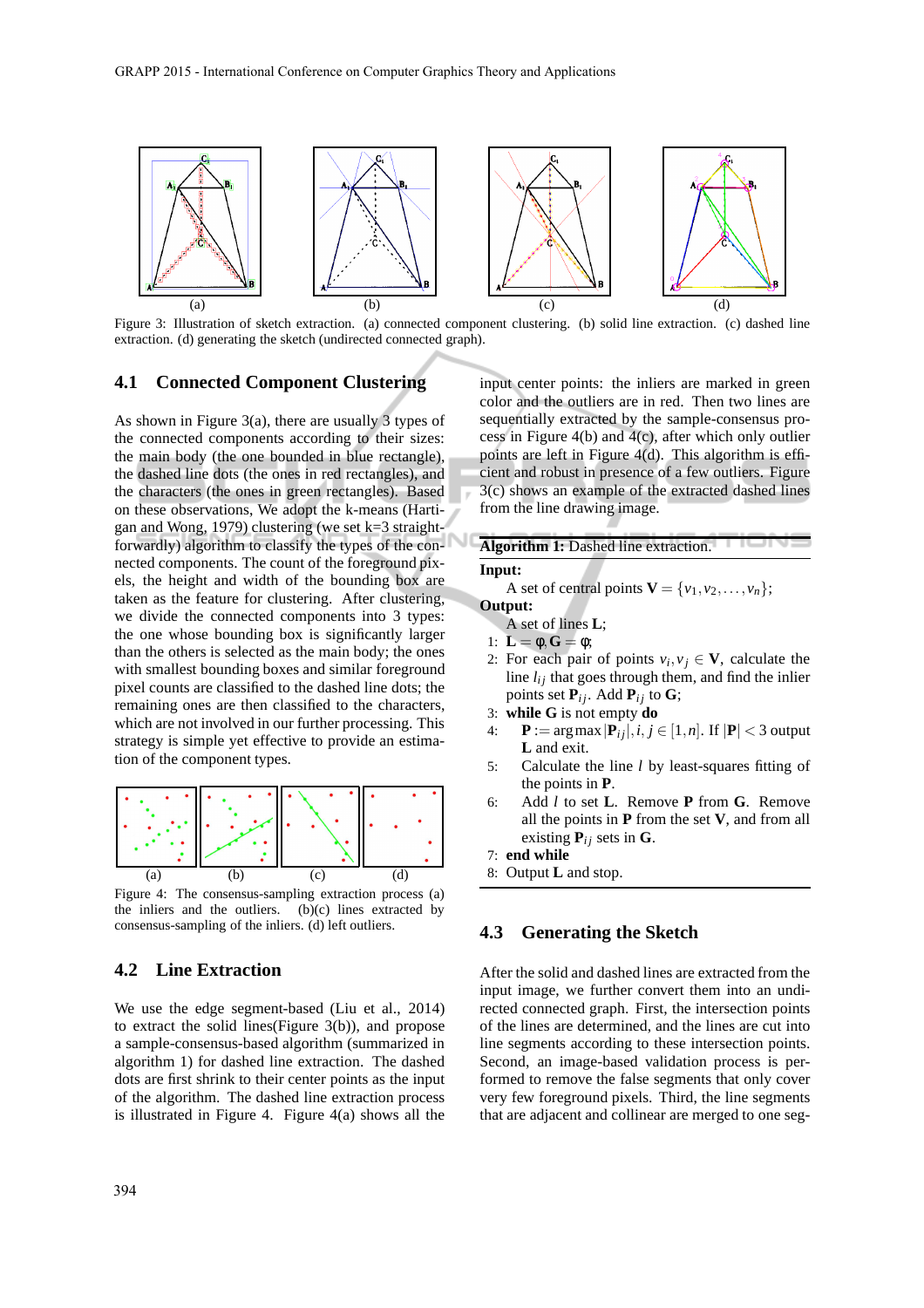

Figure 5: 3 Types of unnecessary edges. (a) type 1. (b) type 2. (c) type 3.

ment. Finally, the vertices of the sketch graph are obtained by merging the end points that are very close to each other, and the edges of the sketch graph are obtained according to the line segments. As shown in Figure 3(d), the graph vertices are circled and labeled by Arabic numbers, and the graph edges are drawn in different colors.

### **4.4 Unnecessary Edges Removal**

Some of the extracted line segments are correct ones, but not useful or even harmful to the following reconstruction process. In order to successfully reconstruct the geometric object in the line drawing image, we use some heuristics to remove some of the vertices and edges from the obtained sketch graph as follows.

**Type 1: Dangling Edges.** In the extracted sketch graph, a vertex point whose degree equals to 1 is called a dangling point, and the corresponding edge is called the dangling edge. For example, the edge  $2-7$  in Figure  $5(a)$  is a dangling one.

**Type 2: Docking Edges.** We call a line segment as "docking line segment" if one of its end points is at the middle of another line segment. And the corresponding edge is a docking edge. For example, in Figure 5(b), the line segments CE, CF,  $C_1E$ , and  $C_1F$ are docking ones.

**Type 3: Diagonal Edges.** The "diagonal line segment" is the one that connects the diagonal points of a parallelogram in the sketch. And the corresponding edge is a diagonal edge. As shown in Figure 5(c), the line segments  $A_1B$ ,  $BC_1$ , and  $A_1C_1$  are diagonal ones.

These unnecessary edges are excluded from the reconstruction process introduced in the next section.

### **5 3D MODEL SELECTION**

After obtaining the sketch graph of the line drawing, we select some candidate 3D models with the similar



Figure 6: Examples of the 3D models. (a) cuboid. (b) pyramid. (c) triangle-prism. (d) tetrahedron-frustum.

graph structure from the pre-built 3D model database. The details will be introduced in the following subsections.

#### **5.1 3D Model Database**

In this work, a 3D model is represented as an undirected connected graph in the 3D space. Each vertex of the model has a 3D coordinate  $X_i$ , and the graph is represented by  $G_m$ . Moreover, a 3D model is controlled by a number of model parameters (denoted as set **A**), which represent the geometric attributes of the 3D model, such as width, height, depth. Some of the examples are shown in Figure 6. Figure  $6(a)$  is a cuboid model. It has 3 parameters:  $\mathbf{A}_{\text{cuboid}} = \{a, b, c\},\$ where  $a, b, c$  are the width, height and length of the cuboid model respectively. For a 3D model *M*, we use a matrix which is composed by the elements of **A** to represent the 3D coordinates of the vertices, which is called the parametric matrix of the model and is denoted by *VM*. For example, the parametric matrix of the cuboid is

$$
V_{cuboid} = \begin{pmatrix} 0 & a & a & 0 & 0 & a & a & 0 \\ 0 & 0 & 0 & 0 & b & b & b & b \\ 0 & 0 & c & c & 0 & 0 & c & c \end{pmatrix}, (1)
$$

in which each column *V<sup>i</sup>* is the 3D Euclidean coordinates of a vertex. Obviously, the parametric matrix always has 3 rows and the number of columns equals to the number of vertices.

We have totally defined 16 models to build the 3D model database, which can cover almost all the cases that appear in our experimental data set.

### **5.2 Matching the Sketch Graph within the 3D Model Database**

We select the candidate models from the 3D model database based on sub-graph isomorphism. The subgraph isomorphism is a graph matching technique to find a sub-graph in a given bigger graph *G* isomorphic to a given smaller graph *H*. We adopt the VF-2(Cordella et al., 2004) algorithm to accomplish our sub-graph isomorphism task.

We perform sub-graph isomorphism twice. In the first time, we take the sketch graph  $G_s$  as the bigger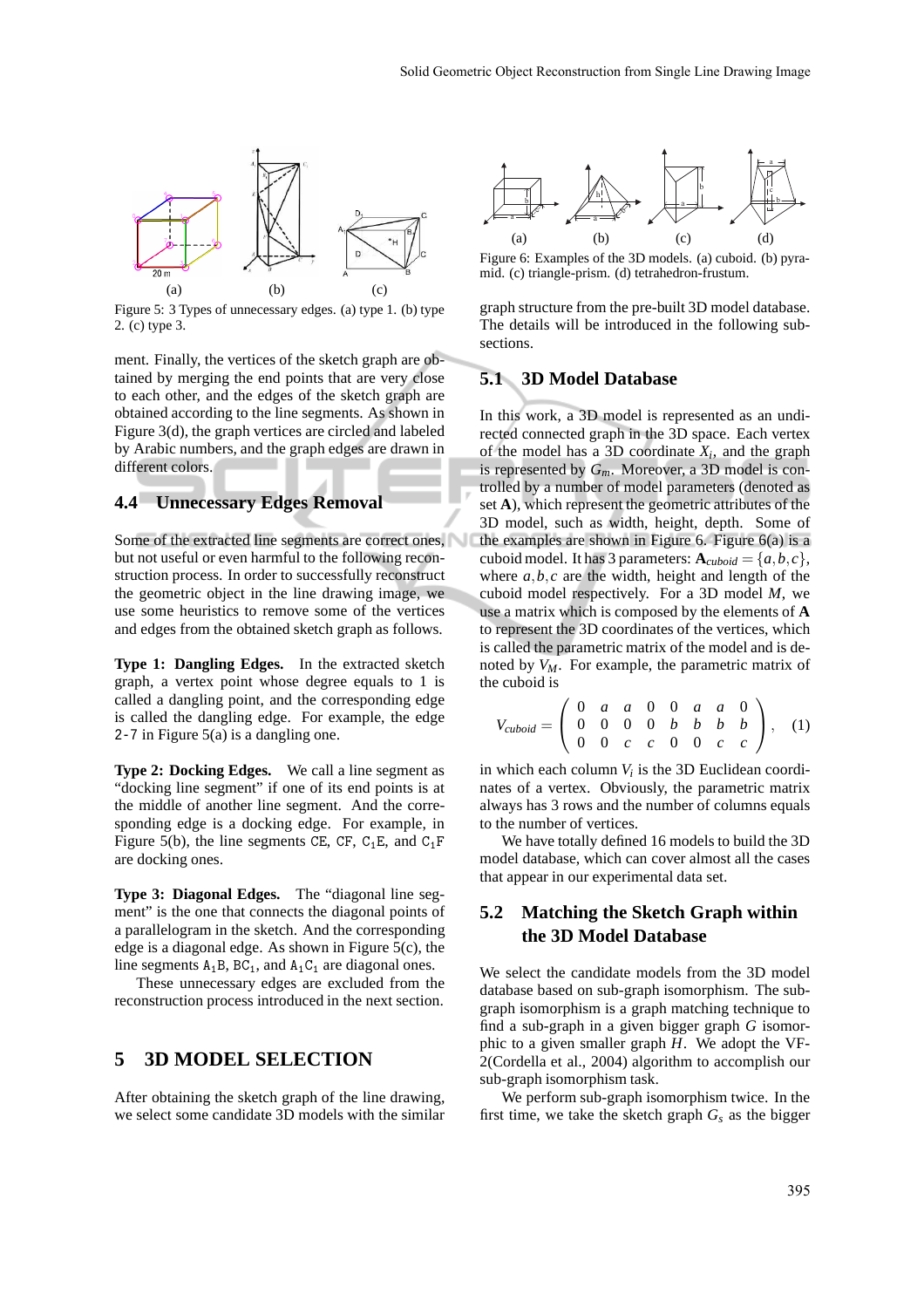graph and the model graph *G<sup>m</sup>* as the smaller graph; and in the second time, we conversely take  $G_m$ ,  $G_s$  as the bigger graph and the smaller graph respectively.

The first time of sub-graph isomorphism is performed to handle the completely or over-completely extracted sketches. For example, Figure 3(d) illustrates the extracted sketch from a line drawing image of tetrahedron-frustum, in which the lines  $A_1B$  and A1C are not contained in the model of the tetrahedronfrustum. We find the models whose number of vertices are equal to or smaller than that of the sketch, and are isomorphic to a sub-graph of the sketch. And among these models, only the ones with the largest number of vertices are selected as the candidate models. For the example shown in Figure 3(d), we first find 4 models – pyramid, tetrahedron, triangle-prism and tetrahedron-frustum, and finally select two models – the triangle-prism and the tetrahedron-frustum as the candidate models, which are shown in Figure  $6(c)$  and  $6(d)$ .

During the process of the sketch extraction, some Lutting the process of  $m$ -<br>line segments may be not extracted or partially extracted, and thus the obtained sketch graph is usually incomplete. In order to deal with these cases, we perform the second time of sub-graph isomorphism – fix the 3D model  $G_m$  as the bigger graph, and find subgraphs that are isomorphic to the sketch graph *G<sup>s</sup>* in it. For example, Figure 5(a) shows an incomplete sketch extracted from a line drawing image of the cuboid. To be more specific, the two dashed lines (4-7 and 6-7) are completely missing. By applying the second time of sub-graph isomorphism, the correct candidate models (the cube and the cuboid et al) can still be selected.

The models selected by the two times of sub-graph isomorphism are all added to the list of candidate models, which will be used in the 3D reconstruction process.

### **6 3D RECONSTRUCTION**

For each candidate 3D model, the reconstruction result is obtained by minimizing an objective function of the residuals between the vertices of the sketch and the 2D projections of the candidate model's vertices. And then, some bad reconstruction results are rejected. Finally, the optimal result that best fits the sketch is selected. The details of our reconstruction algorithm are introduced in the following subsections.

#### **6.1 Recovery of Each Candidate Model**

After a sub-graph isomorphism, we obtain some correspondence  $\vec{C} = (\mathbf{X}^C, \mathbf{x}^C)$  between the subsets of the vertices of the candidate model and the sketch graph, where  $X^C$  and  $x^C$  are subsets of X and x respectively, and  $C$  is a one-to-one correspondence relationship between  $X^C$  and  $X^C$ . The coordinates of the subset  $\mathbf{X}^C$  are  $\mathbf{X}^C = \{X_{i_1}, X_{i_2}, \dots, X_{i_C}\}$ , where  $i_k$  is the subindices of **X**, and the coordinates of the subset  $\mathbf{x}^C$  are  $\mathbf{x}^C = \{x_{j_1}, x_{j_2}, \dots, x_{j_C}\}$ , where  $j_k$  is the sub-indices of **x**.

For each candidate model, the 3D reconstruction process of our method aims to find an instance of it whose 2D projection can best fit the sketch. To be more specific, our target is to optimize an objective function that minimizes the coordinate residuals between the matched vertices of the sketch and the candidate model. The objective function is the *projection error*, which is given by

$$
f = \sum_{k=1}^{n_C} ||K(RV_{i_k} + \mathbf{t}) - x_{j_k}||^2, \quad (2)
$$

where  $n<sub>C</sub>$  is the number of corresponding pairs of the vertices;  $K = \begin{pmatrix} 1 & 0 & 0 \\ 0 & 1 & 0 \end{pmatrix}$  is the parallel projection matrix, *R* is the rotation matrix, **t** is the translation vector,  $i_k$  and  $j_k$  are the indices of the corresponding vertices of the sketch and the model,  $V_{i_k}$  is the  $i_k$ -th column of the parametric matrix *V*, and  $x_{j_k}$  is the 2D coordinate of the  $j_k$ -th vertex of the sketch. The optimal solution is found by solving the following problem

$$
\tilde{\mathbf{A}}, \tilde{\mathbf{R}}, \tilde{\mathbf{t}} = \arg\min_{k=1}^{n_C} \left\| K(RV_{i_k} + \mathbf{t}) - x_{j_k} \right\|^2
$$
\n
$$
\text{subject to} : R^T R = I,
$$
\n
$$
(3)
$$

where  $\tilde{A}$  is the optimal geometric parameters of the model,  $\tilde{R}$  is the optimal rotation matrix, and  $\tilde{t}$  is the optimal translation vector.

The objective function is a quadratic function with an orthogonal constraint. We use the algorithm in (Xue et al., 2012) to solve the problem in (3).

### **6.2 Optimal Reconstruction Result Selection**

For each candidate model, we obtain an reconstruction result by solving the objective function in (3). We further select the best result among these reconstruction results. The selection process is introduced as follows.

First, the result with large projection error should be rejected, that is, if the projection error  $f > \delta$ , the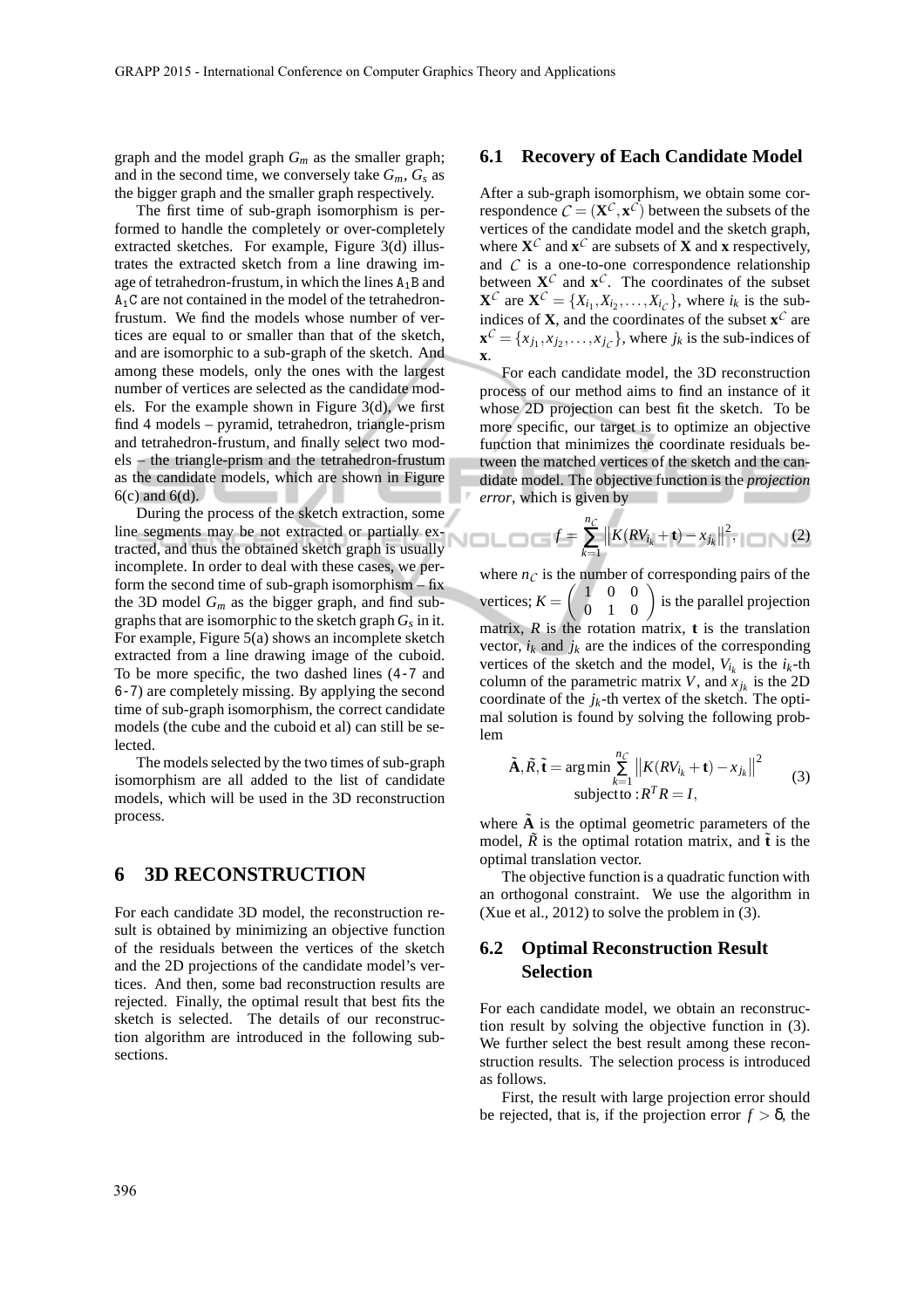

Figure 7: Example of pixel level validation. (a) a line drawing image contains a tetrahedron. (b) tetrahedron model with a missing line (red dashed line). (c) pyramid model with missing lines.

result should be directly rejected, where  $\delta$  is an empirically set threshold (in this work, we set  $\delta$  to 90.0).

Second, for the candidate models selected by the second time of sub-graph isomorphism, there exists some missing vertices and missing lines. For example, in Figure 7(a) (the vertical line inside the tetrahedron has been removed as it's a dangling line), the dashed line of the tetrahedron is missing due to failure of the sketch extraction step. Two candidate models are selected by the second time of subgraph isomorphism: the tetrahedron and the pyramid, as shown in Figure 7(b) and 7(c) respectively. The tetrahedron model's missing line accurately overlaps with the dashed line in the image, while the pyramid model's missing lines do not hit any line in the image. Although the projection errors of the two models are exactly the same, we can select a better model by the "pixel validation": for each candidate model's reconstruction result, the "pixel vote" – the count of the foreground pixels that the missing lines of the reconstructed instance of the model pass through is collected. We look for the pixels on both sides of the missing lines at a small range, for tolerance of some coordinate inaccuracies. If a candidate model's pixel vote is significantly smaller than the others, it should be rejected.

Third, if two candidate models' projection error are nearly the same, we reject the one with a larger parameter set **A**, since it's a more complex model than the other one. We want to select the model as simple as possible, in order to solve the over-fit issue.

Finally, if there are still multiple candidate models, we choose the one with the smallest projection error as the final selected model.

The optimal reconstruction algorithm is shown in algorithm 2.

### **7 EXPERIMENT**

We implement our algorithm in C++, and also develop a graphical application both on PC and mobile phone to demonstrate our method. As illustrated in our demo, with this graphical application, user first loads a PDF file and selects an rectangular area of 3D geometry illustration from some pages; and after the system processing, the reconstruction result is shown in a pop up window. User can zoom and drag to rotate the reconstructed object, as if it's immersed in a 3D space. No parameter setting is required for input; and the whole process usually only takes 1-10 seconds.

**Algorithm 2 :** 3D reconstruction from extracted sketch.

#### **Input:**

extracted sketch graph *G<sup>s</sup>* , candidate models {*Mk*};

#### **Output:**

the reconstructed 3D object;

- 1: For each candidate model  $M_k$ , solve the minimization problem in (3) by using algorithm in (Xue et al., 2012). Let  $f_k$  denote the projection error,  $p_k$  denotes the pixel vote, and  $A_k$  denotes the parameters set.
- 2: Find the candidate model with the highest pixel vote. Let  $\hat{p}$  denote the highest pixel vote.
- 3: From the candidate models, remove the ones whose  $f_k > \delta$ .
- 4: If one candidate model is generated by the second time of sub-graph isomorphism, and its pixel vote  $p_k < 0.1 * \hat{p}$ , remove it.
- 5: Keep the candidate models whose parameters set  $A_k$  has the smallest number of parameters, remove all the others.
- 6: If there are still more than one candidate models, remove all except the one with the smallest projection error *fk*.
- 7: With the only one left model and it's parameters, Output  $RV + t$  as the final reconstructed 3D object.

We collected over 40 PDF documents from the internet (including books, papers, teaching materials, slide shows and other types of documents), and captured 303 line drawing images from them. Our algorithm is tested over these line drawing images, and some examples of the reconstruction results are shown in Figure 8.

**Evaluation.** In the most related work of E3D (Xue et al., 2012), the authors use the RMSA (root mean squares of differences of angles) and the RMSE (root mean squares of differences of Euclidean distances) metrics to evaluate the reconstruction accuracy. However, we found these metrics not suitable for our case. The reasons can be described as below. First, the line drawings used in E3D are manually crafted in a CAD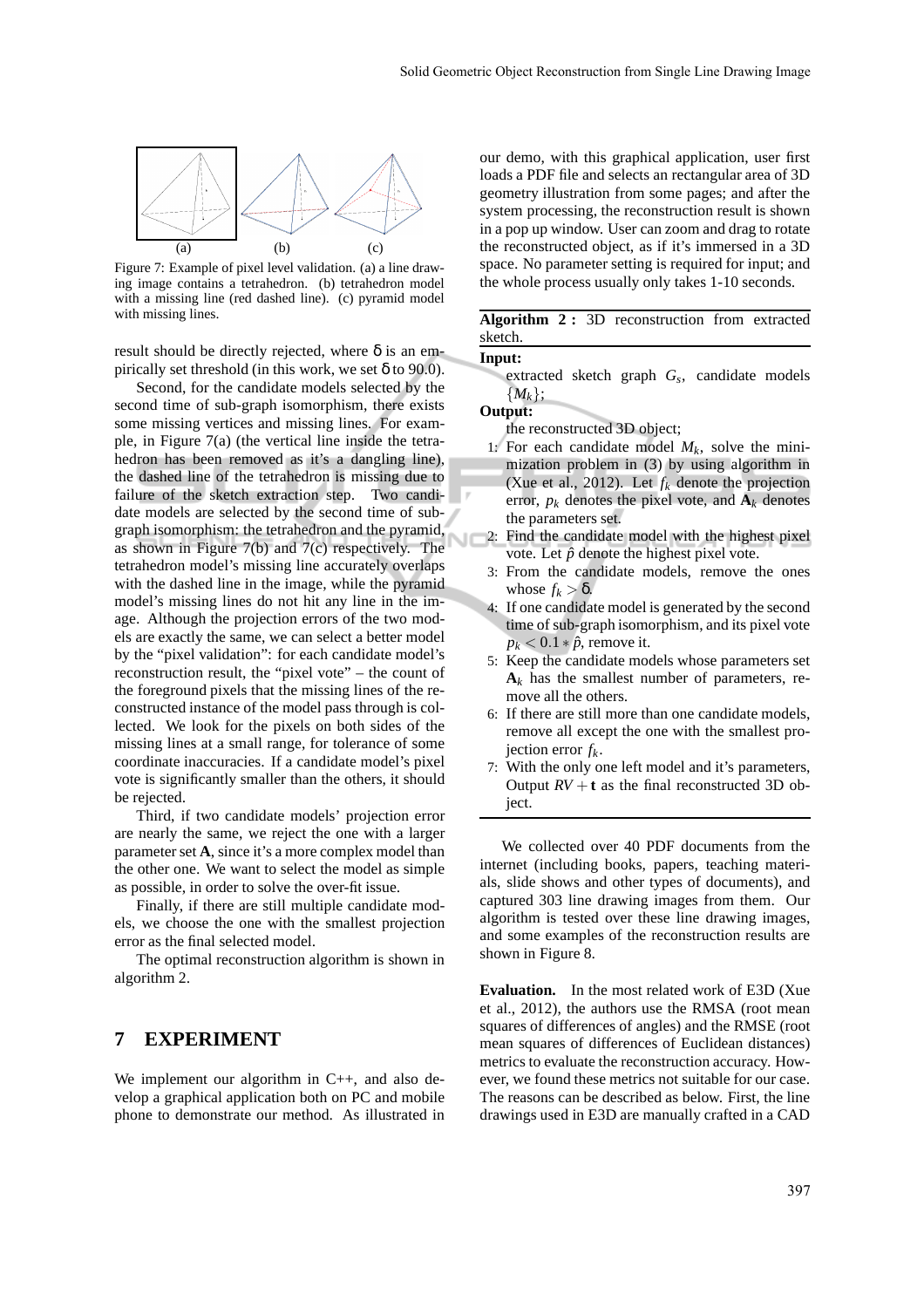

Figure 8: Examples of reconstruction results.The first column is the input line drawing image and the name of the 3D model. The second column is the reconstructed object from original angle of view. The third column is the object viewed from different angles.

software, so the ground truth is precisely known; while our input data is just the line drawing image. Second, for the applications such as mobile reading and learning, users tend to care about whether the reconstruction result is the right 3D object illustrated in the original line drawing image, rather than caring about how close the reconstructed angles and points are to the original line drawing. For these reasons, we use a simple metric – the matching accuracy to evaluate the proposed method and E3D. Let **F** denote the test image set, and **F***correct* denotes the set of correctly matched images, then the matching accuracy is defined as  $f_a = \frac{|\mathbf{F}_{correct}|}{|\mathbf{F}|}$ .

Table 1 compares the results of our method and E3D on our testing dataset. As we can see that the matching accuracy of our method is significantly higher than that of E3D. The reason why E3D performs so poorly is that, as we have known, it can only handle complete sketches while our method can also handle incomplete or over-complete sketches. And in our experiment, we find that, for most of the testing line drawing images, the extracted sketch is inaccurate (i.e., incomplete or over-complete). Therefore, our method performs much better than E3D.

Table 1: Comparison between our method and E3D.

| Method | Correct<br>match | Incorrect<br>match | Accuracy |
|--------|------------------|--------------------|----------|
| E3D    |                  | 261                | 13.9%    |
| Ours   |                  |                    | 72.9%    |

We can also extend our method to the natural images as shown in Figure 9. Given an input image, we first detect the straight lines in it as in Figure 9(b), and then extract the sketch using the straight lines as in Figure 9(c). Note that in this example, the extracted sketch is incomplete, and the hidden side of the object is invisible. Then the 3D geometric object in the image is reconstructed. We paste the textures in the image onto the faces of the box, as shown in Figure 9(d) and Figure 9(e). The whole process is done automatically, as opposed to the real image modeling example shown in E3D. They need the user to manually sketch along the edges of the object, and both the visible and invisible edges must be drawn in the sketch.

**Failure Analysis.** Most failure cases happen when there are both undetected and over-detected edges. For example, the oblique-pyramid in Figure 10(a) is mistakenly reconstructed as a tetrahedron in Figure  $10(c)$ . From the sketch in Figure 10(b), we can see that the edge CD fails to be detected, and there are some extra edges. Most extra edges like the axis and the edge AF has been removed by the heuristics we use, but the edge AC is not removed since the edge CD is not detected (thus the "diagonal heuristic" does not apply). Finally, we end up getting only wrong candidate models from the first round of sub-graph isomor-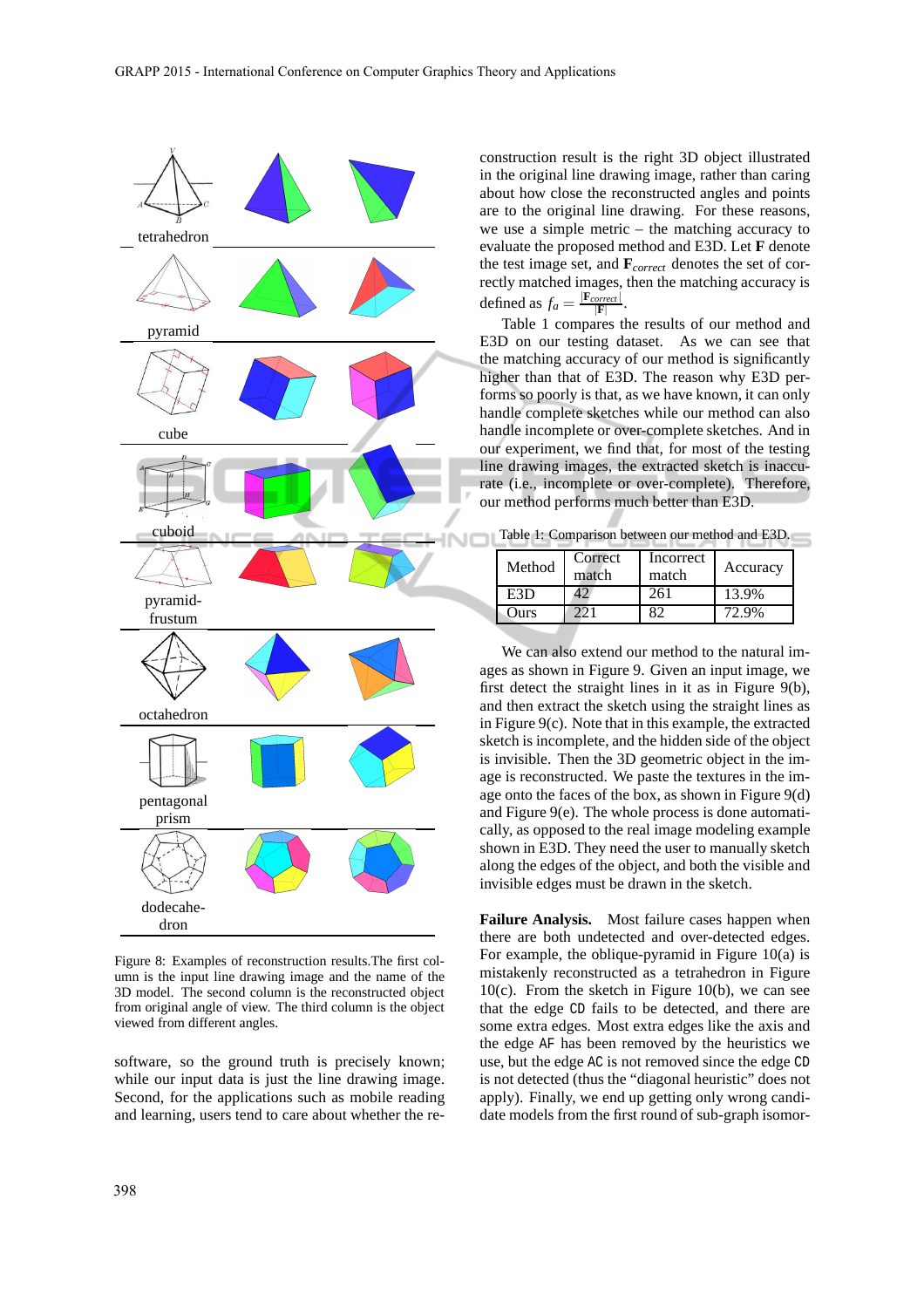

Figure 9: Example of modeling from natural image. (a) an input image. (b) straight lines detection. (c) sketch extraction. (d)(e) reconstructed 3D object in two different views.



Figure 10: An example of failure case. (a) input image. (b) extracted sketch. (c) reconstruction result.

phism matching, and therefore it's impossible to get the correct reconstruction result.

Other failure cases include over-fitted model being taken, edges being too complicated to be reconstructed, et al. But these are only occasional cases. If we fine tune the algorithm to fit these occasional cases, the whole matching accuracy would decline.

### **8 CONCLUSION AND FUTURE WORKS**

We have proposed a robust method to reconstruct 3D geometric object from single line drawing image. Solid and dashed straight line segments are first extracted from the image and further represented as an 2D undirected connected graph, namely, the sketch. Then, candidate models from a pre-built 3D model database are selected through two rounds of subgraph isomorphism. Furthermore, for each candidate model, reconstruction result is obtained by minimizing a cost function of residuals between the vertices of the sketch and the 2D projections of the corresponding vertices of the candidate model. Finally, some bad reconstruction results are rejected and the optimal result that best fits the sketch is outputted. The proposed method is tested on 303 line drawing images and the experimental results demonstrate that: (1) it can successfully reconstruct the solid geometric object from single line drawing image; (2) it achieves significantly higher matching accuracy than the stateof-the-art method E3D. Our future works include: (1) extracting line styles and labels to preserve the style of the input; (2) reconstruction of the curved objects, such as cylinders and spheres; (3) improving the reconstruction performance by taking syntax information into account; (4) reconstruction of complex line drawings, not limited to pre-built models in the model database.

### **ACKNOWLEDGEMENTS**

We'd like to thank all the reviewers for providing encouraging and valuable comments to our work. This work is supported by National Natural Science Foundation of China under Grant 61300061 and Beijing Natural Science Foundation (4132033).

**DLOGY PUBLICATIONS** 

# **REFERENCES**

- Brown, E. and Wang, P. S. (1996). Three-dimensional object recovery from two-dimensional images: a new approach. In *Photonics East'96*, pages 138–147. International Society for Optics and Photonics.
- Chen, Y., Liu, J., and Tang, X. (2007). A divide-andconquer approach to 3d object reconstruction from line drawings. In *Computer Vision, 2007. ICCV 2007. IEEE 11th International Conference on*, pages 1–8. IEEE.
- Cordella, L. P., Foggia, P., Sansone, C., and Vento, M. (2004). A (sub) graph isomorphism algorithm for matching large graphs. *Pattern Analysis and Machine Intelligence, IEEE Transactions on*, 26(10):1367– 1372.
- Cordier, F., Seo, H., Melkemi, M., and Sapidis, N. S. (2013). Inferring mirror symmetric 3d shapes from sketches. *Computer-Aided Design*, 45(2):301–311.
- Hartigan, J. A. and Wong, M. A. (1979). Algorithm as 136: A k-means clustering algorithm. *Applied statistics*, pages 100–108.
- Leclerc, Y. G. and Fischler, M. A. (1992). An optimizationbased approach to the interpretation of single line drawings as 3d wire frames. *International Journal of Computer Vision*, 9(2):113–136.
- Lee, Y. T. and Fang, F. (2011). 3d reconstruction of polyhedral objects from single parallel projections using cubic corner. *Computer-Aided Design*, 43(8):1025– 1034.
- Lee, Y. T. and Fang, F. (2012). A new hybrid method for 3d object recovery from 2d drawings and its validation against the cubic corner method and the optimisation-based method. *Computer-Aided Design*, 44(11):1090–1102.